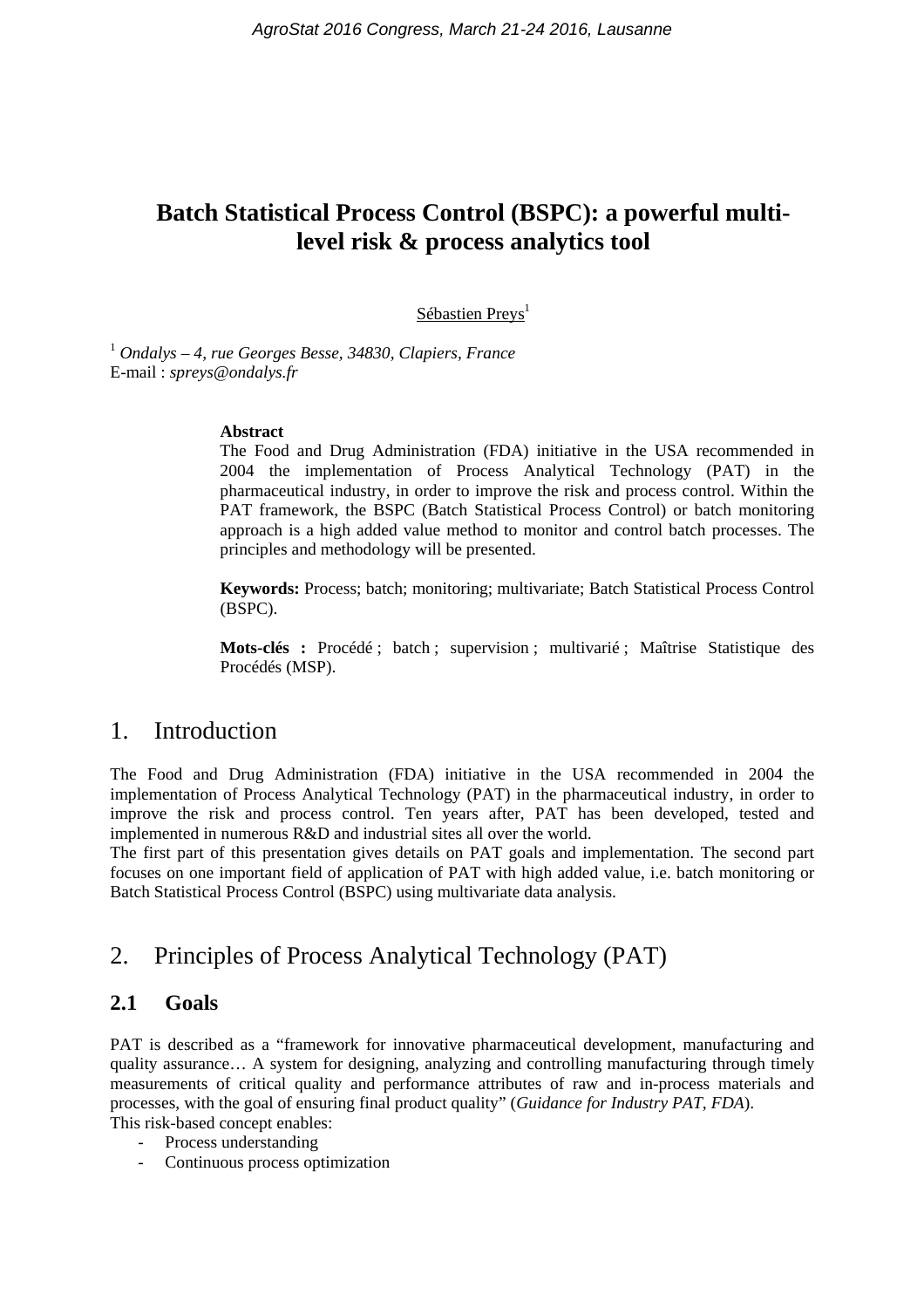- Improvement of the process robustness, especially during the development phase, using Quality by Design (QbD) methodology
- Replacing classical quality control on the end-product by in-process real time quality control or Real Time Release (RTR).

## **2.2 Tools**

PAT is implemented by using different kinds of tools:

- Process analyzers (sensors): at-line, on-line or in-line, including classical process measurements, such as pH-meters, manometers…, biological, chemical and physical attributes, and multivariate sensors, such as NIR or Raman spectrometry
- Process control tools: to monitor the state of a process, by measuring the Critical Quality Attributes (CQA), and manipulate the Critical Process Parameters (CPP) to maintain a desired state
- Multivariate tools for design, data acquisition and analysis: Design of Experiments (DoE), MultiVariate Data Analysis (MVDA)
- Continuous improvement and knowledge management: using information technology infrastructure, in order to justify post-approval changes towards the regulatory authorities.

## 3. Batch Statistical Process Control (BSPC)

The BSPC or batch monitoring approach is a method to monitor and control batch processes, within the PAT framework.

### **3.1 Data structure**

The data structure for BSPC applications includes 3 blocks:

- Initial conditions, characterizing raw materials and experimental design
- Process parameters, univariate or multivariate
- End quality parameters, characterizing the end-products.



Figure 1: Data structure for MSPC (top) and BSPC (bottom) (*O'Donnell et al.*).

Data for BSPC applications generally requires a long and complex phase for data cleaning and preparation, including missing data handling, pre-treatments, noise reduction, data alignment…